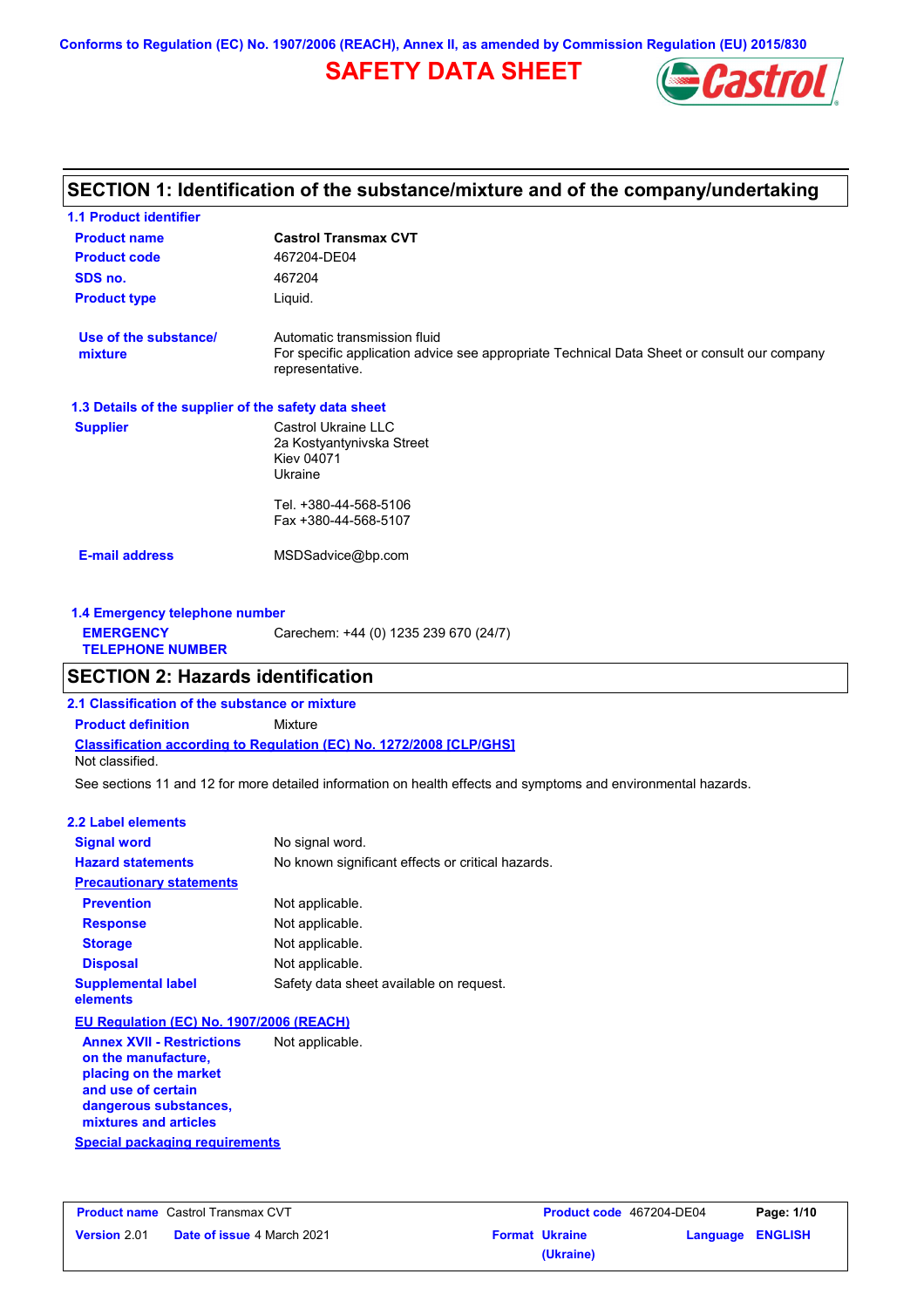# **SECTION 2: Hazards identification**

| <b>Containers to be fitted</b><br>with child-resistant<br>fastenings                                                     | Not applicable.                                                                                               |
|--------------------------------------------------------------------------------------------------------------------------|---------------------------------------------------------------------------------------------------------------|
| <b>Tactile warning of danger</b><br>Not applicable.                                                                      |                                                                                                               |
| 2.3 Other hazards                                                                                                        |                                                                                                               |
| <b>Results of PBT and vPvB</b><br>assessment                                                                             | Product does not meet the criteria for PBT or vPvB according to Regulation (EC) No. 1907/2006,<br>Annex XIII. |
| <b>Product meets the criteria</b><br>for PBT or vPvB according<br>to Regulation (EC) No.<br><b>1907/2006, Annex XIII</b> | This mixture does not contain any substances that are assessed to be a PBT or a vPvB.                         |
| Other hazards which do<br>not result in classification                                                                   | Defatting to the skin.                                                                                        |

# **SECTION 3: Composition/information on ingredients**

Mixture

## **3.2 Mixtures**

**Product definition**

Highly refined base oil (IP 346 DMSO extract < 3%). Proprietary performance additives.

| <b>Product/ingredient</b><br>name                                                                                                                                                                                                                                      | <b>Identifiers</b>                                                                   | $\frac{9}{6}$ | <b>Regulation (EC) No.</b><br>1272/2008 [CLP] | <b>Type</b> |
|------------------------------------------------------------------------------------------------------------------------------------------------------------------------------------------------------------------------------------------------------------------------|--------------------------------------------------------------------------------------|---------------|-----------------------------------------------|-------------|
| Distillates (petroleum), hydrotreated<br>light paraffinic                                                                                                                                                                                                              | REACH #: 01-2119487077-29<br>EC: 265-158-7<br>CAS: 64742-55-8<br>Index: 649-468-00-3 | $≥25 - ≤50$   | Asp. Tox. 1, H304                             | $[1]$       |
| 2-Propenoic acid, 2-methyl-, butyl<br>ester, polymer with N-[3-<br>(dimethylamino)propyl]-2-methyl-<br>2-propenamide, dodecyl 2-methyl-<br>2-propenoate, eicosyl 2-methyl-<br>2-propenoate, hexadecyl 2-methyl-<br>2-propenoate and octadecyl<br>2-methyl-2-propenoate | CAS: 176487-46-0                                                                     | ~10           | Eye Irrit. 2, H319                            | $[1]$       |
| Lubricating oils (petroleum), C15-30,<br>hydrotreated neutral oil-based                                                                                                                                                                                                | REACH #: 01-2119474878-16<br>EC: 276-737-9<br>CAS: 72623-86-0<br>Index: 649-482-00-X | -≤3           | Asp. Tox. 1, H304                             | $[1]$       |
| See Section 16 for the full text of the H statements declared above.                                                                                                                                                                                                   |                                                                                      |               |                                               |             |
| $T_{max}$                                                                                                                                                                                                                                                              |                                                                                      |               |                                               |             |

**Type** 

[1] Substance classified with a health or environmental hazard

[2] Substance with a workplace exposure limit

[3] Substance meets the criteria for PBT according to Regulation (EC) No. 1907/2006, Annex XIII

[4] Substance meets the criteria for vPvB according to Regulation (EC) No. 1907/2006, Annex XIII

[5] Substance of equivalent concern

[6] Additional disclosure due to company policy

Occupational exposure limits, if available, are listed in Section 8.

## **SECTION 4: First aid measures**

| <b>4.1 Description of first aid measures</b> |                                                                                                                                                                                                                                                     |
|----------------------------------------------|-----------------------------------------------------------------------------------------------------------------------------------------------------------------------------------------------------------------------------------------------------|
| <b>Eye contact</b>                           | In case of contact, immediately flush eyes with plenty of water for at least 15 minutes. Eyelids<br>should be held away from the eyeball to ensure thorough rinsing. Check for and remove any<br>contact lenses. Get medical attention.             |
| <b>Skin contact</b>                          | Wash skin thoroughly with soap and water or use recognised skin cleanser. Remove<br>contaminated clothing and shoes. Wash clothing before reuse. Clean shoes thoroughly before<br>reuse. Get medical attention if irritation develops.              |
| <b>Inhalation</b>                            | If inhaled, remove to fresh air. In case of inhalation of decomposition products in a fire,<br>symptoms may be delayed. The exposed person may need to be kept under medical<br>surveillance for 48 hours. Get medical attention if symptoms occur. |
| <b>Ingestion</b>                             | Do not induce vomiting unless directed to do so by medical personnel. Get medical attention if<br>symptoms occur.                                                                                                                                   |
| <b>Protection of first-aiders</b>            | No action shall be taken involving any personal risk or without suitable training. It may be<br>dangerous to the person providing aid to give mouth-to-mouth resuscitation.                                                                         |

| <b>Product name</b> Castrol Transmax CVT |                                   | Product code 467204-DE04 |                       | Page: 2/10       |  |
|------------------------------------------|-----------------------------------|--------------------------|-----------------------|------------------|--|
| <b>Version 2.01</b>                      | <b>Date of issue 4 March 2021</b> |                          | <b>Format Ukraine</b> | Language ENGLISH |  |
|                                          |                                   |                          | (Ukraine)             |                  |  |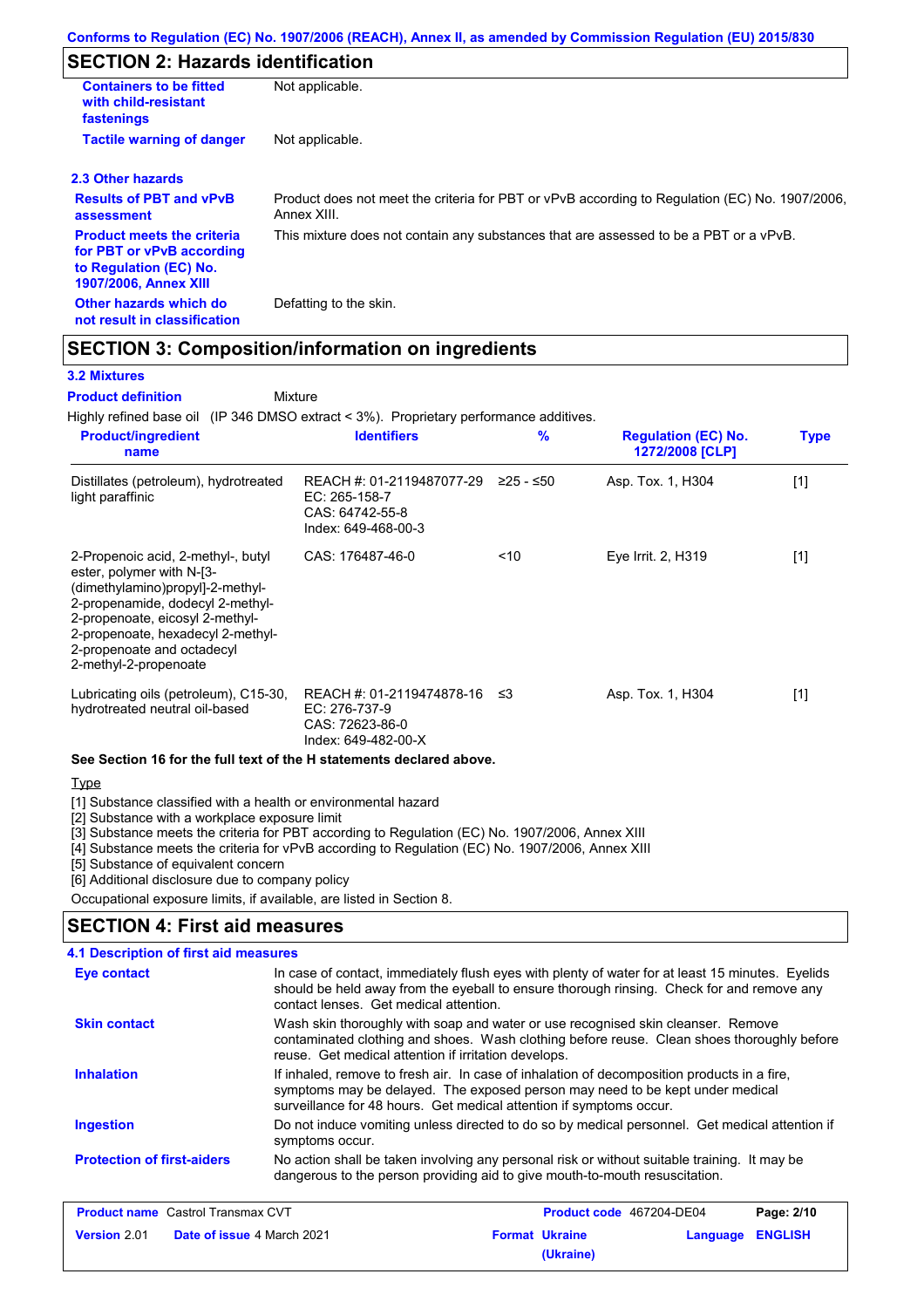# **SECTION 4: First aid measures**

### **4.2 Most important symptoms and effects, both acute and delayed**

See Section 11 for more detailed information on health effects and symptoms.

| <b>Potential acute health effects</b> |                                                                                                                     |  |  |
|---------------------------------------|---------------------------------------------------------------------------------------------------------------------|--|--|
| <b>Inhalation</b>                     | Exposure to decomposition products may cause a health hazard. Serious effects may be<br>delayed following exposure. |  |  |
| <b>Ingestion</b>                      | No known significant effects or critical hazards.                                                                   |  |  |
| <b>Skin contact</b>                   | Defatting to the skin. May cause skin dryness and irritation.                                                       |  |  |
| Eye contact                           | No known significant effects or critical hazards.                                                                   |  |  |
|                                       | Delayed and immediate effects as well as chronic effects from short and long-term exposure                          |  |  |
| <b>Inhalation</b>                     | Overexposure to the inhalation of airborne droplets or aerosols may cause irritation of the<br>respiratory tract.   |  |  |
| <b>Ingestion</b>                      | Ingestion of large quantities may cause nausea and diarrhoea.                                                       |  |  |
| <b>Skin contact</b>                   | Prolonged or repeated contact can defat the skin and lead to irritation and/or dermatitis.                          |  |  |
| Eye contact                           | Potential risk of transient stinging or redness if accidental eye contact occurs.                                   |  |  |

## **4.3 Indication of any immediate medical attention and special treatment needed**

**Notes to physician** Treatment should in general be symptomatic and directed to relieving any effects. In case of inhalation of decomposition products in a fire, symptoms may be delayed. The exposed person may need to be kept under medical surveillance for 48 hours.

# **SECTION 5: Firefighting measures**

| 5.1 Extinguishing media                                                                                                                                                                                 |                                                                                                                                                                                                                                                                                           |  |
|---------------------------------------------------------------------------------------------------------------------------------------------------------------------------------------------------------|-------------------------------------------------------------------------------------------------------------------------------------------------------------------------------------------------------------------------------------------------------------------------------------------|--|
| <b>Suitable extinguishing</b><br>media                                                                                                                                                                  | In case of fire, use foam, dry chemical or carbon dioxide extinguisher or spray.                                                                                                                                                                                                          |  |
| Do not use water jet. The use of a water jet may cause the fire to spread by splashing the<br><b>Unsuitable extinguishing</b><br>burning product.<br>media                                              |                                                                                                                                                                                                                                                                                           |  |
| 5.2 Special hazards arising from the substance or mixture                                                                                                                                               |                                                                                                                                                                                                                                                                                           |  |
| <b>Hazards from the</b><br>substance or mixture                                                                                                                                                         | In a fire or if heated, a pressure increase will occur and the container may burst.                                                                                                                                                                                                       |  |
| <b>Hazardous combustion</b><br>Combustion products may include the following:<br>carbon oxides (CO, CO <sub>2</sub> ) (carbon monoxide, carbon dioxide)<br>products<br>nitrogen oxides (NO, $NO2$ etc.) |                                                                                                                                                                                                                                                                                           |  |
| 5.3 Advice for firefighters                                                                                                                                                                             |                                                                                                                                                                                                                                                                                           |  |
| <b>Special precautions for</b><br>fire-fighters                                                                                                                                                         | No action shall be taken involving any personal risk or without suitable training. Promptly<br>isolate the scene by removing all persons from the vicinity of the incident if there is a fire.                                                                                            |  |
| <b>Special protective</b><br>equipment for fire-fighters                                                                                                                                                | Fire-fighters should wear appropriate protective equipment and self-contained breathing<br>apparatus (SCBA) with a full face-piece operated in positive pressure mode. Clothing for fire-<br>fighters (including helmets, protective boots and gloves) conforming to European standard EN |  |

## **SECTION 6: Accidental release measures**

|                                         | 6.1 Personal precautions, protective equipment and emergency procedures                                                                                                                                                                                                                                                                                                              |
|-----------------------------------------|--------------------------------------------------------------------------------------------------------------------------------------------------------------------------------------------------------------------------------------------------------------------------------------------------------------------------------------------------------------------------------------|
| For non-emergency<br>personnel          | No action shall be taken involving any personal risk or without suitable training. Evacuate<br>surrounding areas. Keep unnecessary and unprotected personnel from entering. Do not touch<br>or walk through spilt material. Floors may be slippery; use care to avoid falling. Put on<br>appropriate personal protective equipment.                                                  |
| For emergency responders                | Entry into a confined space or poorly ventilated area contaminated with vapour, mist or fume is<br>extremely hazardous without the correct respiratory protective equipment and a safe system of<br>work. Wear self-contained breathing apparatus. Wear a suitable chemical protective suit.<br>Chemical resistant boots. See also the information in "For non-emergency personnel". |
| <b>6.2 Environmental</b><br>precautions | Avoid dispersal of spilt material and runoff and contact with soil, waterways, drains and sewers.<br>Inform the relevant authorities if the product has caused environmental pollution (sewers,<br>waterways, soil or air).                                                                                                                                                          |

469 will provide a basic level of protection for chemical incidents.

### **6.3 Methods and material for containment and cleaning up**

| <b>Product name</b> Castrol Transmax CVT |                                   |  | <b>Product code</b> 467204-DE04 | Page: 3/10       |  |
|------------------------------------------|-----------------------------------|--|---------------------------------|------------------|--|
| <b>Version 2.01</b>                      | <b>Date of issue 4 March 2021</b> |  | <b>Format Ukraine</b>           | Language ENGLISH |  |
|                                          |                                   |  | (Ukraine)                       |                  |  |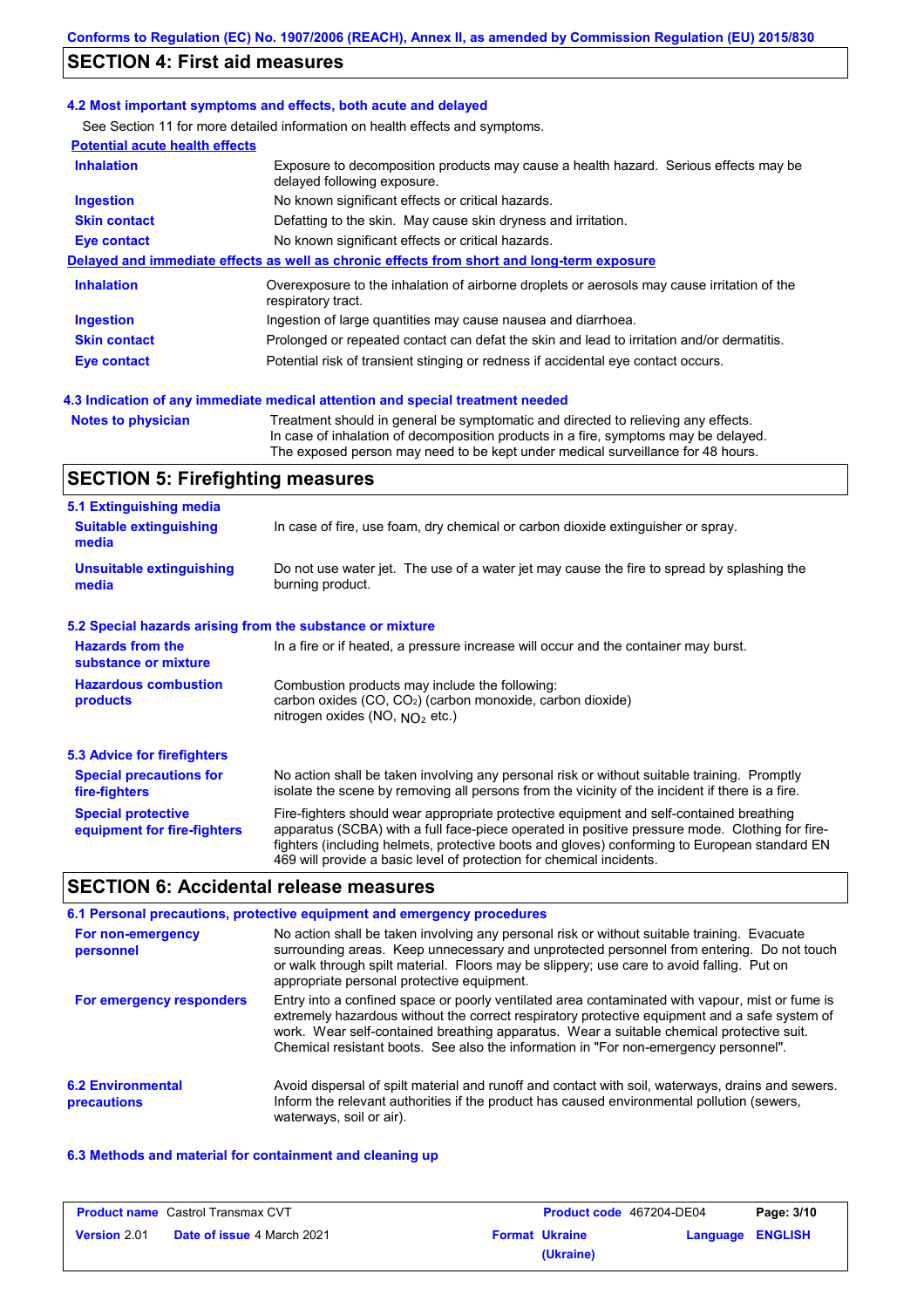## **SECTION 6: Accidental release measures**

| <b>Small spill</b>                        | Stop leak if without risk. Move containers from spill area. Absorb with an inert material and<br>place in an appropriate waste disposal container. Dispose of via a licensed waste disposal<br>contractor.                                                                                                                                                                                     |
|-------------------------------------------|------------------------------------------------------------------------------------------------------------------------------------------------------------------------------------------------------------------------------------------------------------------------------------------------------------------------------------------------------------------------------------------------|
| Large spill                               | Stop leak if without risk. Move containers from spill area. Prevent entry into sewers, water<br>courses, basements or confined areas. Contain and collect spillage with non-combustible,<br>absorbent material e.g. sand, earth, vermiculite or diatomaceous earth and place in container<br>for disposal according to local regulations. Dispose of via a licensed waste disposal contractor. |
| 6.4 Reference to other<br><b>sections</b> | See Section 1 for emergency contact information.<br>See Section 5 for firefighting measures.<br>See Section 8 for information on appropriate personal protective equipment.<br>See Section 12 for environmental precautions.<br>See Section 13 for additional waste treatment information.                                                                                                     |

# **SECTION 7: Handling and storage**

| 7.1 Precautions for safe handling                                                    |                                                                                                                                                                                                                                                                                                                                                                                                                                                                                          |
|--------------------------------------------------------------------------------------|------------------------------------------------------------------------------------------------------------------------------------------------------------------------------------------------------------------------------------------------------------------------------------------------------------------------------------------------------------------------------------------------------------------------------------------------------------------------------------------|
| <b>Protective measures</b>                                                           | Put on appropriate personal protective equipment.                                                                                                                                                                                                                                                                                                                                                                                                                                        |
| <b>Advice on general</b><br>occupational hygiene                                     | Eating, drinking and smoking should be prohibited in areas where this material is handled.<br>stored and processed. Wash thoroughly after handling. Remove contaminated clothing and<br>protective equipment before entering eating areas. See also Section 8 for additional<br>information on hygiene measures.                                                                                                                                                                         |
| <b>7.2 Conditions for safe</b><br>storage, including any<br><i>incompatibilities</i> | Store in accordance with local regulations. Store in a dry, cool and well-ventilated area, away<br>from incompatible materials (see Section 10). Keep away from heat and direct sunlight. Keep<br>container tightly closed and sealed until ready for use. Containers that have been opened must<br>be carefully resealed and kept upright to prevent leakage. Store and use only in equipment/<br>containers designed for use with this product. Do not store in unlabelled containers. |
| <b>Not suitable</b>                                                                  | Prolonged exposure to elevated temperature.                                                                                                                                                                                                                                                                                                                                                                                                                                              |

# **SECTION 8: Exposure controls/personal protection**

### **8.1 Control parameters**

### **Occupational exposure limits**

#### No exposure limit value known.

Whilst specific OELs for certain components may be shown in this section, other components may be present in any mist, vapour or dust produced. Therefore, the specific OELs may not be applicable to the product as a whole and are provided for guidance only.

| <b>Recommended monitoring</b> |  |
|-------------------------------|--|
| procedures                    |  |

If this product contains ingredients with exposure limits, personal, workplace atmosphere or biological monitoring may be required to determine the effectiveness of the ventilation or other control measures and/or the necessity to use respiratory protective equipment. Reference should be made to monitoring standards, such as the following: European Standard EN 689 (Workplace atmospheres - Guidance for the assessment of exposure by inhalation to chemical agents for comparison with limit values and measurement strategy) European Standard EN 14042 (Workplace atmospheres - Guide for the application and use of procedures for the assessment of exposure to chemical and biological agents) European Standard EN 482 (Workplace atmospheres - General requirements for the performance of procedures for the measurement of chemical agents) Reference to national guidance documents for methods for the determination of hazardous substances will also be required.

### **Derived No Effect Level**

No DNELs/DMELs available.

### **Predicted No Effect Concentration**

No PNECs available

## **8.2 Exposure controls**

| <b>Appropriate engineering</b><br><b>controls</b> | Provide exhaust ventilation or other engineering controls to keep the relevant airborne<br>concentrations below their respective occupational exposure limits.<br>All activities involving chemicals should be assessed for their risks to health, to ensure<br>exposures are adequately controlled. Personal protective equipment should only be considered<br>after other forms of control measures (e.g. engineering controls) have been suitably evaluated.<br>Personal protective equipment should conform to appropriate standards, be suitable for use, be<br>kept in good condition and properly maintained.<br>Your supplier of personal protective equipment should be consulted for advice on selection and<br>appropriate standards. For further information contact your national organisation for standards.<br>The final choice of protective equipment will depend upon a risk assessment. It is important to |
|---------------------------------------------------|-------------------------------------------------------------------------------------------------------------------------------------------------------------------------------------------------------------------------------------------------------------------------------------------------------------------------------------------------------------------------------------------------------------------------------------------------------------------------------------------------------------------------------------------------------------------------------------------------------------------------------------------------------------------------------------------------------------------------------------------------------------------------------------------------------------------------------------------------------------------------------------------------------------------------------|
| <b>Brodust name, Control Transmay CVT</b>         | D <sub>0</sub><br><b>Draduat and ACTOOL DEOA</b>                                                                                                                                                                                                                                                                                                                                                                                                                                                                                                                                                                                                                                                                                                                                                                                                                                                                              |

|                     | <b>Product name</b> Castrol Transmax CVT | Product code 467204-DE04 |                  | Page: 4/10 |
|---------------------|------------------------------------------|--------------------------|------------------|------------|
| <b>Version 2.01</b> | <b>Date of issue 4 March 2021</b>        | <b>Format Ukraine</b>    | Language ENGLISH |            |
|                     |                                          | (Ukraine)                |                  |            |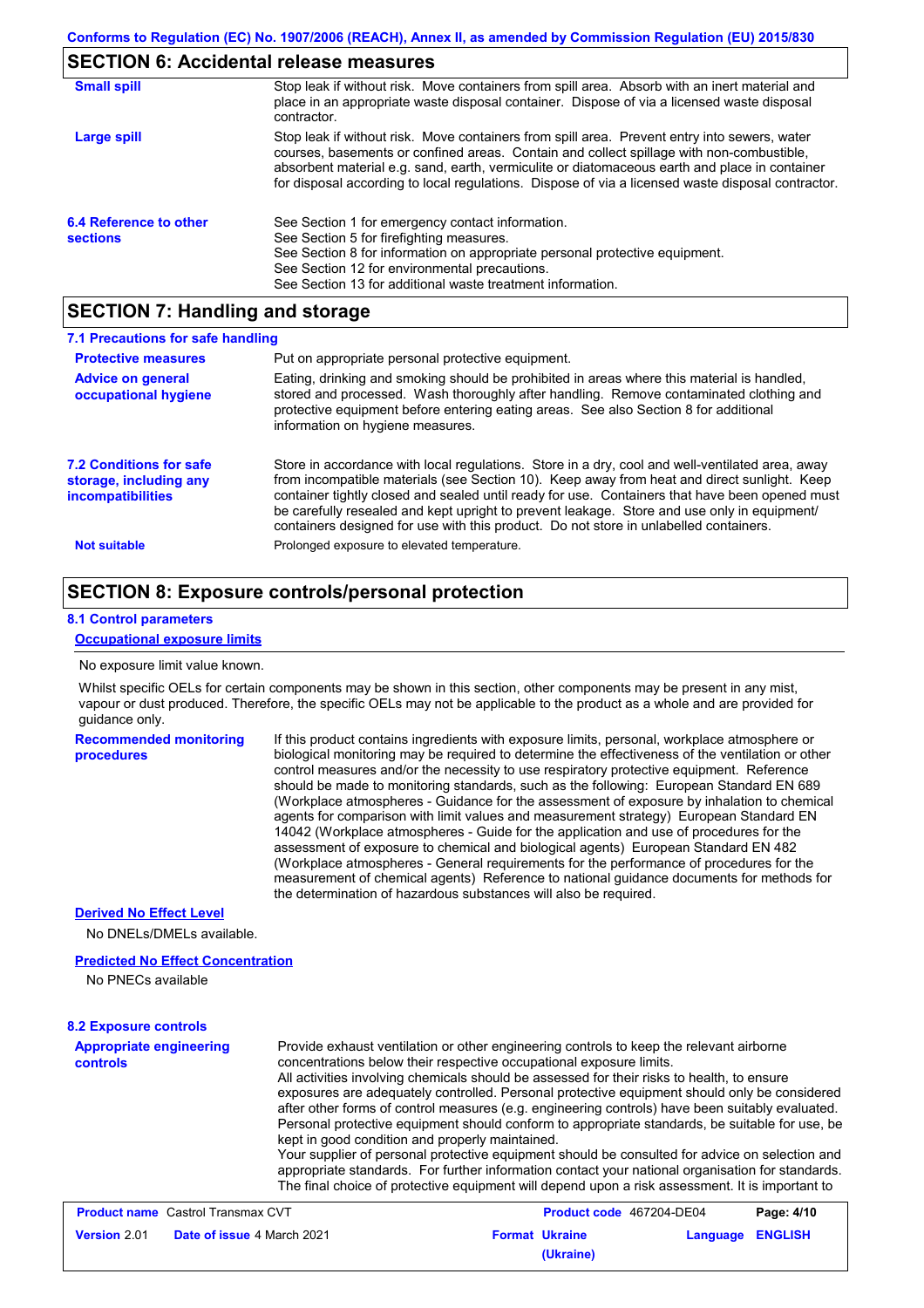## **SECTION 8: Exposure controls/personal protection**

**Hand protection** In case of insufficient ventilation, wear suitable respiratory equipment. The correct choice of respiratory protection depends upon the chemicals being handled, the conditions of work and use, and the condition of the respiratory equipment. Safety procedures should be developed for each intended application. Respiratory protection equipment should therefore be chosen in consultation with the supplier/manufacturer and with a full assessment of the working conditions. **General Information:** Because specific work environments and material handling practices vary, safety procedures should be developed for each intended application. The correct choice of protective gloves depends upon the chemicals being handled, and the conditions of work and use. Most gloves provide protection for only a limited time before they must be discarded and replaced (even the best chemically resistant gloves will break down after repeated chemical exposures). Gloves should be chosen in consultation with the supplier / manufacturer and taking account of a full assessment of the working conditions. Recommended: Nitrile gloves. **Breakthrough time:** Breakthrough time data are generated by glove manufacturers under laboratory test conditions and represent how long a glove can be expected to provide effective permeation resistance. It is important when following breakthrough time recommendations that actual workplace conditions are taken into account. Always consult with your glove supplier for up-to-date technical information on breakthrough times for the recommended glove type. Our recommendations on the selection of gloves are as follows: Continuous contact: Gloves with a minimum breakthrough time of 240 minutes, or >480 minutes if suitable gloves can be obtained. If suitable gloves are not available to offer that level of protection, gloves with shorter breakthrough times may be acceptable as long as appropriate glove maintenance and replacement regimes are determined and adhered to. Short-term / splash protection: Recommended breakthrough times as above. It is recognised that for short-term, transient exposures, gloves with shorter breakthrough times may commonly be used. Therefore, appropriate maintenance and replacement regimes must be determined and rigorously followed. **Glove Thickness:** For general applications, we recommend gloves with a thickness typically greater than 0.35 mm. It should be emphasised that glove thickness is not necessarily a good predictor of glove resistance to a specific chemical, as the permeation efficiency of the glove will be dependent on the exact composition of the glove material. Therefore, glove selection should also be based on consideration of the task requirements and knowledge of breakthrough times. Glove thickness may also vary depending on the glove manufacturer, the glove type and the glove model. Therefore, the manufacturers' technical data should always be taken into account to ensure selection of the most appropriate glove for the task. Note: Depending on the activity being conducted, gloves of varying thickness may be required for specific tasks. For example: • Thinner gloves (down to 0.1 mm or less) may be required where a high degree of manual dexterity is needed. However, these gloves are only likely to give short duration protection and would normally be just for single use applications, then disposed of. • Thicker gloves (up to 3 mm or more) may be required where there is a mechanical (as well as a chemical) risk i.e. where there is abrasion or puncture potential. **Eye/face protection** Safety glasses with side shields. **Respiratory protection Skin protection** ensure that all items of personal protective equipment are compatible. Wash hands, forearms and face thoroughly after handling chemical products, before eating, smoking and using the lavatory and at the end of the working period. Ensure that eyewash stations and safety showers are close to the workstation location. **Hygiene measures Individual protection measures**

|                     | <b>Product name</b> Castrol Transmax CVT | Product code 467204-DE04 |                         | Page: 5/10 |
|---------------------|------------------------------------------|--------------------------|-------------------------|------------|
| <b>Version 2.01</b> | <b>Date of issue 4 March 2021</b>        | <b>Format Ukraine</b>    | <b>Language ENGLISH</b> |            |
|                     |                                          | (Ukraine)                |                         |            |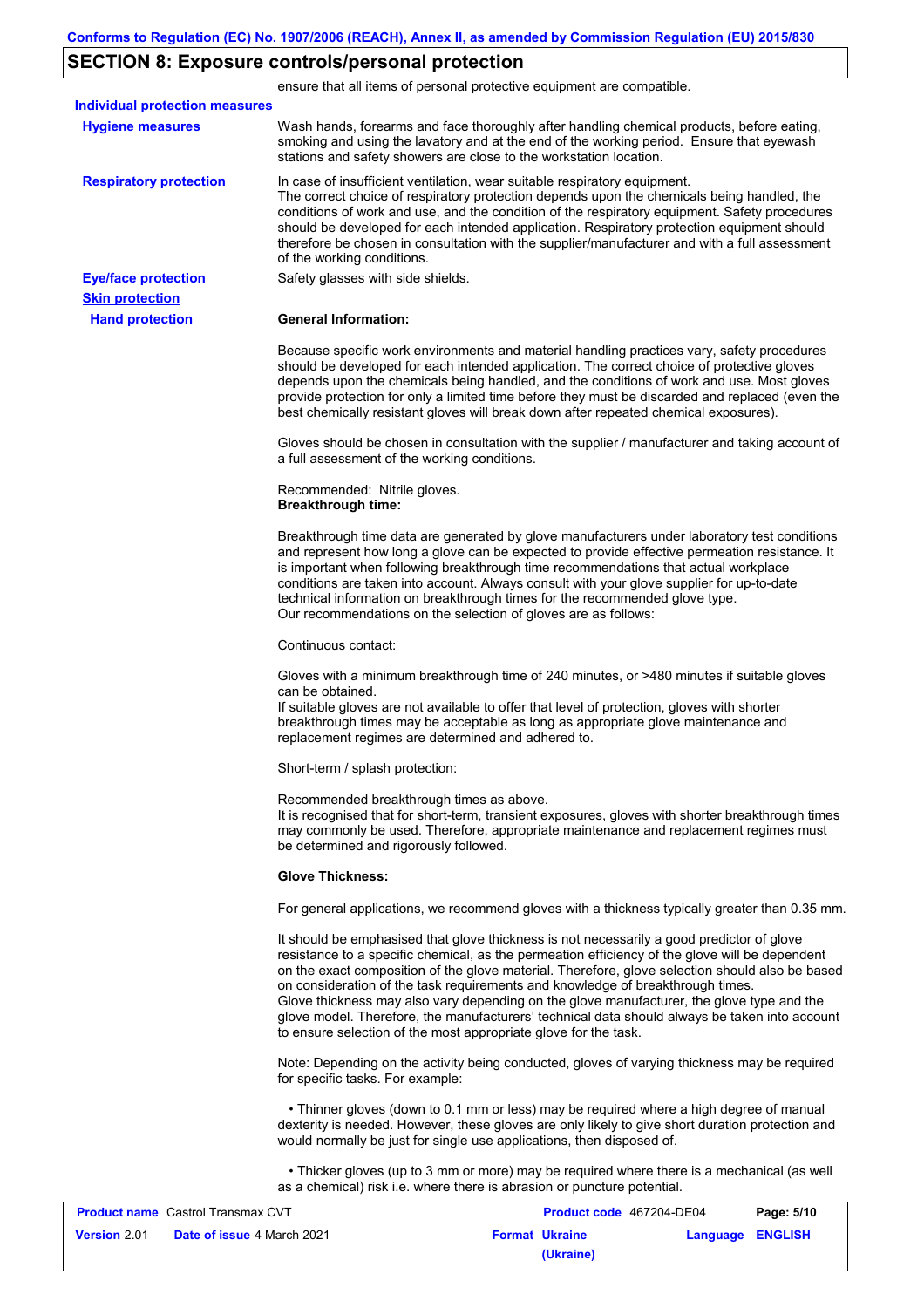# **SECTION 8: Exposure controls/personal protection**

| <b>Skin and body</b>                             | Use of protective clothing is good industrial practice.<br>Personal protective equipment for the body should be selected based on the task being<br>performed and the risks involved and should be approved by a specialist before handling this<br>product.<br>Cotton or polyester/cotton overalls will only provide protection against light superficial<br>contamination that will not soak through to the skin. Overalls should be laundered on a regular<br>basis. When the risk of skin exposure is high (e.g. when cleaning up spillages or if there is a<br>risk of splashing) then chemical resistant aprons and/or impervious chemical suits and boots<br>will be required. |
|--------------------------------------------------|---------------------------------------------------------------------------------------------------------------------------------------------------------------------------------------------------------------------------------------------------------------------------------------------------------------------------------------------------------------------------------------------------------------------------------------------------------------------------------------------------------------------------------------------------------------------------------------------------------------------------------------------------------------------------------------|
| <b>Refer to standards:</b>                       | Respiratory protection: EN 529<br>Gloves: EN 420, EN 374<br>Eye protection: EN 166<br>Filtering half-mask: EN 149<br>Filtering half-mask with valve: EN 405<br>Half-mask: EN 140 plus filter<br>Full-face mask: EN 136 plus filter<br>Particulate filters: EN 143<br>Gas/combined filters: EN 14387                                                                                                                                                                                                                                                                                                                                                                                   |
| <b>Environmental exposure</b><br><b>controls</b> | Emissions from ventilation or work process equipment should be checked to ensure they<br>comply with the requirements of environmental protection legislation. In some cases, fume<br>scrubbers, filters or engineering modifications to the process equipment will be necessary to<br>reduce emissions to acceptable levels.                                                                                                                                                                                                                                                                                                                                                         |

# **SECTION 9: Physical and chemical properties**

| 9.1 Information on basic physical and chemical properties |                                                                                                                     |
|-----------------------------------------------------------|---------------------------------------------------------------------------------------------------------------------|
| <b>Appearance</b>                                         |                                                                                                                     |
| <b>Physical state</b>                                     | Liquid.                                                                                                             |
| <b>Colour</b>                                             | Red.                                                                                                                |
| <b>Odour</b>                                              | Not available.                                                                                                      |
| <b>Odour threshold</b>                                    | Not available.                                                                                                      |
| pH                                                        | Not applicable.                                                                                                     |
| <b>Melting point/freezing point</b>                       | Not available.                                                                                                      |
| Initial boiling point and boiling<br>range                | Not available.                                                                                                      |
| <b>Pour point</b>                                         | -45 $°C$                                                                                                            |
| <b>Flash point</b>                                        | Open cup: >160°C (>320°F) [Cleveland.]                                                                              |
| <b>Evaporation rate</b>                                   | Not available.                                                                                                      |
| <b>Flammability (solid, gas)</b>                          | Not available.                                                                                                      |
| <b>Upper/lower flammability or</b><br>explosive limits    | Not available.                                                                                                      |
| <b>Vapour pressure</b>                                    | Not available.                                                                                                      |
| <b>Vapour density</b>                                     | Not available.                                                                                                      |
| <b>Relative density</b>                                   | Not available.                                                                                                      |
| <b>Density</b>                                            | <1000 kg/m <sup>3</sup> (<1 g/cm <sup>3</sup> ) at 15°C                                                             |
| <b>Solubility(ies)</b>                                    | insoluble in water.                                                                                                 |
| <b>Partition coefficient: n-octanol/</b><br>water         | Not available.                                                                                                      |
| <b>Auto-ignition temperature</b>                          | Not available.                                                                                                      |
| <b>Decomposition temperature</b>                          | Not available.                                                                                                      |
| <b>Viscosity</b>                                          | Kinematic: 33.81 mm <sup>2</sup> /s (33.81 cSt) at 40°C<br>Kinematic: 7.146 mm <sup>2</sup> /s (7.146 cSt) at 100°C |
|                                                           |                                                                                                                     |
| <b>Explosive properties</b>                               | Not available.                                                                                                      |

## **9.2 Other information**

No additional information.

|                     | <b>Product name</b> Castrol Transmax CVT |                       | Product code 467204-DE04 | Page: 6/10 |
|---------------------|------------------------------------------|-----------------------|--------------------------|------------|
| <b>Version 2.01</b> | <b>Date of issue 4 March 2021</b>        | <b>Format Ukraine</b> | Language ENGLISH         |            |
|                     |                                          | (Ukraine)             |                          |            |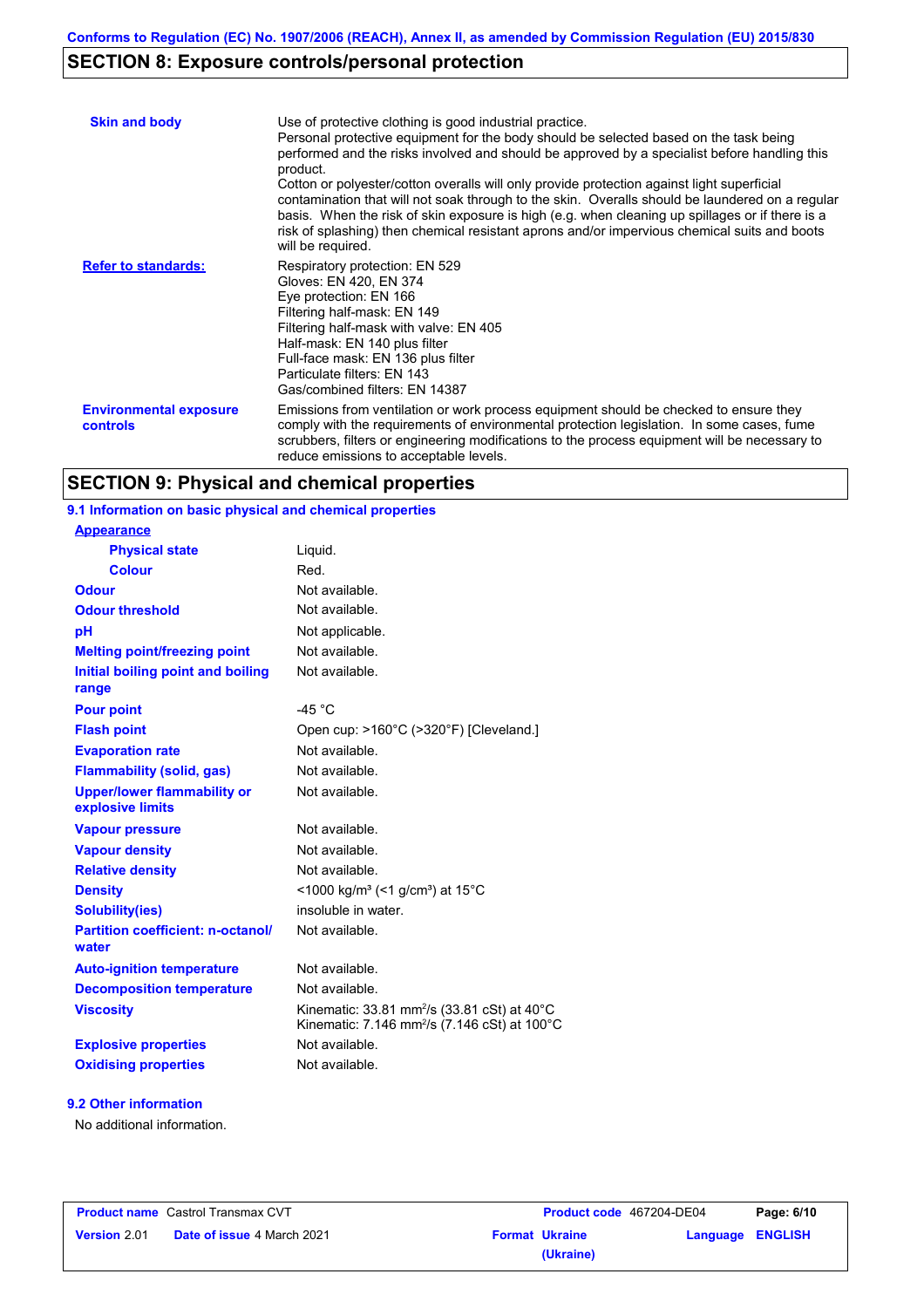| <b>SECTION 10: Stability and reactivity</b>       |                                                                                                                                                                         |  |  |  |
|---------------------------------------------------|-------------------------------------------------------------------------------------------------------------------------------------------------------------------------|--|--|--|
| <b>10.1 Reactivity</b>                            | No specific test data available for this product. Refer to Conditions to avoid and Incompatible<br>materials for additional information.                                |  |  |  |
| <b>10.2 Chemical stability</b>                    | The product is stable.                                                                                                                                                  |  |  |  |
| <b>10.3 Possibility of</b><br>hazardous reactions | Under normal conditions of storage and use, hazardous reactions will not occur.<br>Under normal conditions of storage and use, hazardous polymerisation will not occur. |  |  |  |
| <b>10.4 Conditions to avoid</b>                   | Avoid all possible sources of ignition (spark or flame).                                                                                                                |  |  |  |
| 10.5 Incompatible materials                       | Reactive or incompatible with the following materials: oxidising materials.                                                                                             |  |  |  |
| <b>10.6 Hazardous</b><br>decomposition products   | Under normal conditions of storage and use, hazardous decomposition products should not be<br>produced.                                                                 |  |  |  |

# **SECTION 11: Toxicological information**

 $\mathbf I$ 

| 11.1 Information on toxicological effects          |                                                                                                                             |
|----------------------------------------------------|-----------------------------------------------------------------------------------------------------------------------------|
| <b>Acute toxicity estimates</b>                    |                                                                                                                             |
| Not available.                                     |                                                                                                                             |
| <b>Information on likely</b><br>routes of exposure | Routes of entry anticipated: Dermal, Inhalation.                                                                            |
| <b>Potential acute health effects</b>              |                                                                                                                             |
| <b>Inhalation</b>                                  | Exposure to decomposition products may cause a health hazard. Serious effects may be<br>delayed following exposure.         |
| <b>Ingestion</b>                                   | No known significant effects or critical hazards.                                                                           |
| <b>Skin contact</b>                                | Defatting to the skin. May cause skin dryness and irritation.                                                               |
| <b>Eye contact</b>                                 | No known significant effects or critical hazards.                                                                           |
|                                                    | Symptoms related to the physical, chemical and toxicological characteristics                                                |
| <b>Inhalation</b>                                  | May be harmful by inhalation if exposure to vapour, mists or fumes resulting from thermal<br>decomposition products occurs. |
| <b>Ingestion</b>                                   | No specific data.                                                                                                           |
| <b>Skin contact</b>                                | Adverse symptoms may include the following:<br>irritation<br>dryness<br>cracking                                            |
| <b>Eye contact</b>                                 | No specific data.                                                                                                           |
|                                                    | Delayed and immediate effects as well as chronic effects from short and long-term exposure                                  |
| <b>Inhalation</b>                                  | Overexposure to the inhalation of airborne droplets or aerosols may cause irritation of the<br>respiratory tract.           |
| <b>Ingestion</b>                                   | Ingestion of large quantities may cause nausea and diarrhoea.                                                               |
| <b>Skin contact</b>                                | Prolonged or repeated contact can defat the skin and lead to irritation and/or dermatitis.                                  |
| <b>Eye contact</b>                                 | Potential risk of transient stinging or redness if accidental eye contact occurs.                                           |
| <b>Potential chronic health effects</b>            |                                                                                                                             |
| <b>General</b>                                     | No known significant effects or critical hazards.                                                                           |
| <b>Carcinogenicity</b>                             | No known significant effects or critical hazards.                                                                           |
| <b>Mutagenicity</b>                                | No known significant effects or critical hazards.                                                                           |
| <b>Developmental effects</b>                       | No known significant effects or critical hazards.                                                                           |
| <b>Fertility effects</b>                           | No known significant effects or critical hazards.                                                                           |

# **SECTION 12: Ecological information**

**12.1 Toxicity**

**Environmental hazards** Not classified as dangerous

## **12.2 Persistence and degradability**

Not expected to be rapidly degradable.

## **12.3 Bioaccumulative potential**

|                     | <b>Product name</b> Castrol Transmax CVT | Product code 467204-DE04 |                         | Page: 7/10 |
|---------------------|------------------------------------------|--------------------------|-------------------------|------------|
| <b>Version 2.01</b> | <b>Date of issue 4 March 2021</b>        | <b>Format Ukraine</b>    | <b>Language ENGLISH</b> |            |
|                     |                                          | (Ukraine)                |                         |            |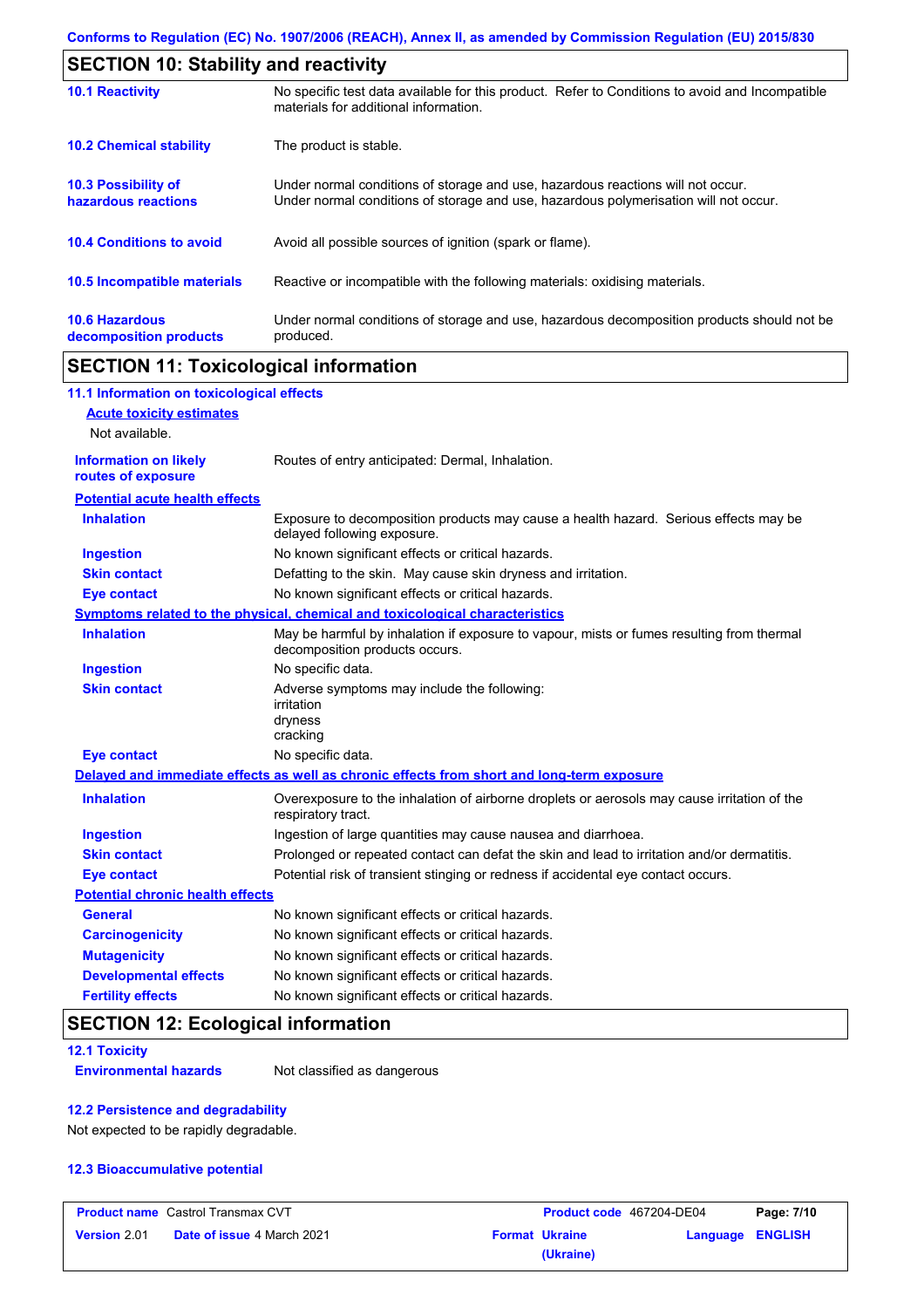# **SECTION 12: Ecological information**

This product is not expected to bioaccumulate through food chains in the environment.

| <b>12.4 Mobility in soil</b>                                  |                                                                      |
|---------------------------------------------------------------|----------------------------------------------------------------------|
| <b>Soil/water partition</b><br>coefficient (K <sub>oc</sub> ) | Not available.                                                       |
| <b>Mobility</b>                                               | Spillages may penetrate the soil causing ground water contamination. |

#### **12.5 Results of PBT and vPvB assessment**

Product does not meet the criteria for PBT or vPvB according to Regulation (EC) No. 1907/2006, Annex XIII.

| 12.6 Other adverse effects          |                                                                                                                           |
|-------------------------------------|---------------------------------------------------------------------------------------------------------------------------|
| <b>Other ecological information</b> | Spills may form a film on water surfaces causing physical damage to organisms. Oxygen<br>transfer could also be impaired. |
|                                     |                                                                                                                           |

## **SECTION 13: Disposal considerations**

#### **13.1 Waste treatment methods**

#### **Product**

**Methods of disposal**

Where possible, arrange for product to be recycled. Dispose of via an authorised person/ licensed waste disposal contractor in accordance with local regulations.

## **European waste catalogue (EWC) Hazardous waste** Yes.

| Waste code | <b>Waste designation</b>                                        |
|------------|-----------------------------------------------------------------|
| 13 02 05*  | mineral-based non-chlorinated engine, gear and lubricating oils |

However, deviation from the intended use and/or the presence of any potential contaminants may require an alternative waste disposal code to be assigned by the end user.

| <b>Packaging</b>           |                                                                                                                                                                                                                                                                                                                                                                                                                                                                                                 |
|----------------------------|-------------------------------------------------------------------------------------------------------------------------------------------------------------------------------------------------------------------------------------------------------------------------------------------------------------------------------------------------------------------------------------------------------------------------------------------------------------------------------------------------|
| <b>Methods of disposal</b> | Where possible, arrange for product to be recycled. Dispose of via an authorised person/<br>licensed waste disposal contractor in accordance with local regulations.                                                                                                                                                                                                                                                                                                                            |
| <b>Special precautions</b> | This material and its container must be disposed of in a safe way. Care should be taken when<br>handling emptied containers that have not been cleaned or rinsed out. Empty containers or<br>liners may retain some product residues. Empty containers represent a fire hazard as they may<br>contain flammable product residues and vapour. Never weld, solder or braze empty containers.<br>Avoid dispersal of spilt material and runoff and contact with soil, waterways, drains and sewers. |
| <b>References</b>          | Commission 2014/955/EU<br>Directive 2008/98/EC                                                                                                                                                                                                                                                                                                                                                                                                                                                  |

# **SECTION 14: Transport information**

|                                           | <b>ADR/RID</b> | <b>ADN</b>     | <b>IMDG</b>    | <b>IATA</b>    |
|-------------------------------------------|----------------|----------------|----------------|----------------|
| 14.1 UN number                            | Not regulated. | Not regulated. | Not regulated. | Not regulated. |
| 14.2 UN proper<br>shipping name           |                |                |                |                |
| <b>14.3 Transport</b><br>hazard class(es) |                |                | ۰              |                |
| 14.4 Packing<br>group                     |                |                | -              |                |
| 14.5<br><b>Environmental</b><br>hazards   | No.            | No.            | No.            | No.            |
| <b>Additional</b><br><b>information</b>   |                |                | ۰              |                |

**14.6 Special precautions for user** Not available.

| <b>Product name</b> Castrol Transmax CVT |                                   | Product code 467204-DE04 |                       | Page: 8/10       |  |
|------------------------------------------|-----------------------------------|--------------------------|-----------------------|------------------|--|
| <b>Version 2.01</b>                      | <b>Date of issue 4 March 2021</b> |                          | <b>Format Ukraine</b> | Language ENGLISH |  |
|                                          |                                   |                          | (Ukraine)             |                  |  |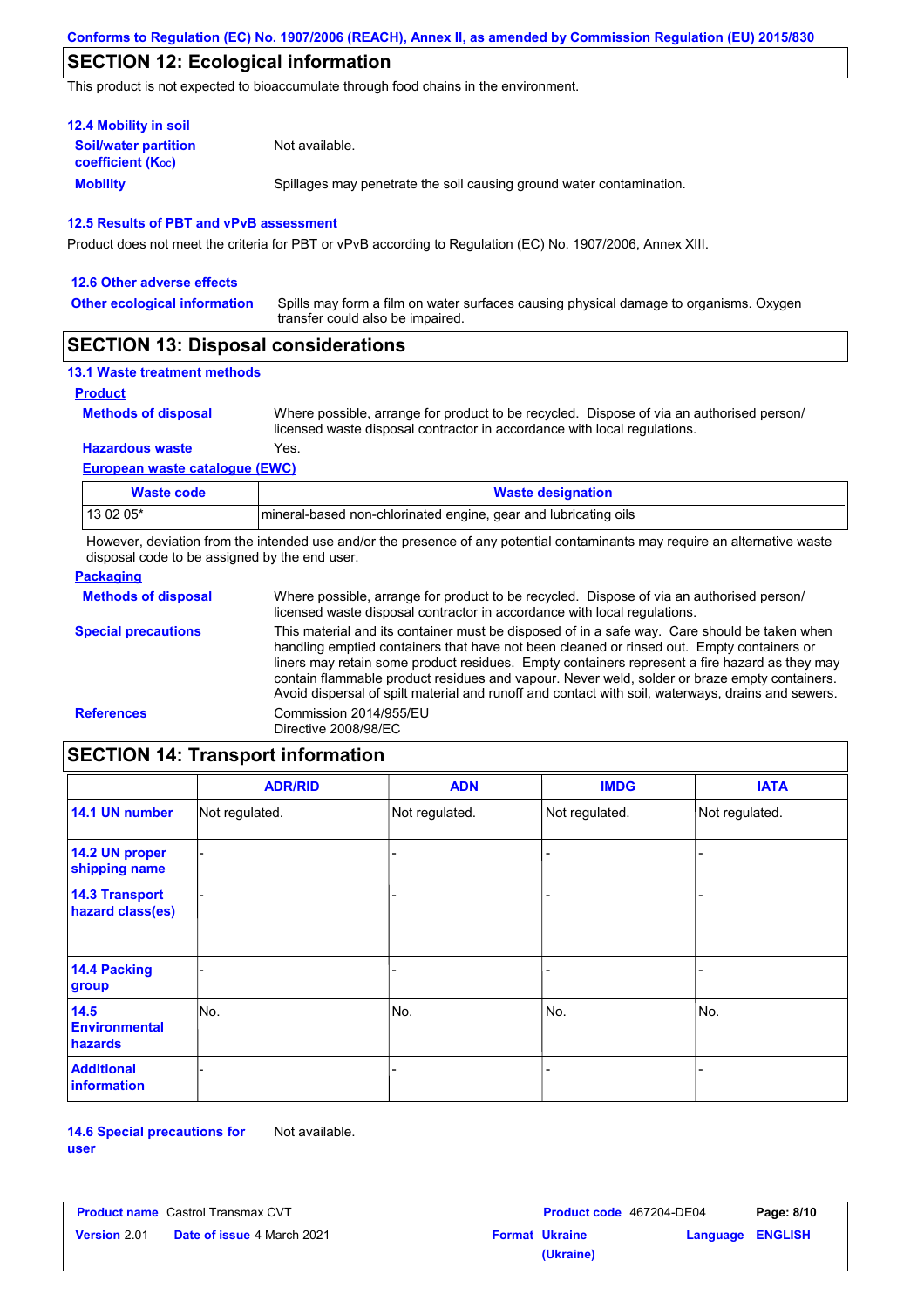# **SECTION 14: Transport information**

**14.7 Transport in bulk according to IMO instruments**

Not available.

# **SECTION 15: Regulatory information**

|                                                                 | 15.1 Safety, health and environmental regulations/legislation specific for the substance or mixture                            |
|-----------------------------------------------------------------|--------------------------------------------------------------------------------------------------------------------------------|
| EU Regulation (EC) No. 1907/2006 (REACH)                        |                                                                                                                                |
| <b>Annex XIV - List of substances subject to authorisation</b>  |                                                                                                                                |
| <b>Annex XIV</b>                                                |                                                                                                                                |
| None of the components are listed.                              |                                                                                                                                |
| <b>Substances of very high concern</b>                          |                                                                                                                                |
| None of the components are listed.                              |                                                                                                                                |
| <b>Other regulations</b>                                        |                                                                                                                                |
| <b>REACH Status</b>                                             | The company, as identified in Section 1, sells this product in the EU in compliance with the<br>current requirements of REACH. |
| <b>United States inventory</b><br>(TSCA 8b)                     | All components are active or exempted.                                                                                         |
| <b>Australia inventory (AICS)</b>                               | At least one component is not listed.                                                                                          |
| <b>Canada inventory</b>                                         | At least one component is not listed in DSL but all such components are listed in NDSL.                                        |
| <b>China inventory (IECSC)</b>                                  | All components are listed or exempted.                                                                                         |
| <b>Japan inventory (ENCS)</b>                                   | At least one component is not listed.                                                                                          |
| <b>Korea inventory (KECI)</b>                                   | At least one component is not listed.                                                                                          |
| <b>Philippines inventory</b><br>(PICCS)                         | All components are listed or exempted.                                                                                         |
| <b>Taiwan Chemical</b><br><b>Substances Inventory</b><br>(TCSI) | All components are listed or exempted.                                                                                         |
| Ozone depleting substances (1005/2009/EU)<br>Not listed.        |                                                                                                                                |
| Prior Informed Consent (PIC) (649/2012/EU)<br>Not listed.       |                                                                                                                                |
| <b>Seveso Directive</b>                                         |                                                                                                                                |
| This product is not controlled under the Seveso Directive.      |                                                                                                                                |
| <b>15.2 Chemical safety</b>                                     | A Chemical Safety Assessment has been carried out for one or more of the substances within                                     |

**15.2 Chemical safety assessment** this mixture. A Chemical Safety Assessment has not been carried out for the mixture itself.

# **SECTION 16: Other information**

| <b>Abbreviations and acronyms</b>                 | ADN = European Provisions concerning the International Carriage of Dangerous Goods by<br>Inland Waterway                                                                                                                                                                                                                                                                                                                                                                              |                                                                                          |                                 |                |            |                                             |
|---------------------------------------------------|---------------------------------------------------------------------------------------------------------------------------------------------------------------------------------------------------------------------------------------------------------------------------------------------------------------------------------------------------------------------------------------------------------------------------------------------------------------------------------------|------------------------------------------------------------------------------------------|---------------------------------|----------------|------------|---------------------------------------------|
|                                                   | Road                                                                                                                                                                                                                                                                                                                                                                                                                                                                                  | ADR = The European Agreement concerning the International Carriage of Dangerous Goods by |                                 |                |            |                                             |
|                                                   | ATE = Acute Toxicity Estimate                                                                                                                                                                                                                                                                                                                                                                                                                                                         |                                                                                          |                                 |                |            |                                             |
|                                                   | <b>BCF</b> = Bioconcentration Factor                                                                                                                                                                                                                                                                                                                                                                                                                                                  |                                                                                          |                                 |                |            |                                             |
|                                                   | CAS = Chemical Abstracts Service                                                                                                                                                                                                                                                                                                                                                                                                                                                      |                                                                                          |                                 |                |            |                                             |
|                                                   | CSA = Chemical Safety Assessment                                                                                                                                                                                                                                                                                                                                                                                                                                                      | CLP = Classification, Labelling and Packaging Regulation [Regulation (EC) No. 1272/2008] |                                 |                |            |                                             |
|                                                   | CSR = Chemical Safety Report                                                                                                                                                                                                                                                                                                                                                                                                                                                          |                                                                                          |                                 |                |            |                                             |
|                                                   | DMEL = Derived Minimal Effect Level<br>DNEL = Derived No Effect Level<br>EINECS = European Inventory of Existing Commercial chemical Substances<br>ES = Exposure Scenario<br>EUH statement = CLP-specific Hazard statement<br>EWC = European Waste Catalogue<br>GHS = Globally Harmonized System of Classification and Labelling of Chemicals<br>IATA = International Air Transport Association<br>IBC = Intermediate Bulk Container<br>IMDG = International Maritime Dangerous Goods |                                                                                          |                                 |                |            |                                             |
|                                                   |                                                                                                                                                                                                                                                                                                                                                                                                                                                                                       |                                                                                          |                                 |                |            |                                             |
|                                                   |                                                                                                                                                                                                                                                                                                                                                                                                                                                                                       |                                                                                          |                                 |                |            |                                             |
|                                                   |                                                                                                                                                                                                                                                                                                                                                                                                                                                                                       |                                                                                          |                                 |                |            |                                             |
|                                                   |                                                                                                                                                                                                                                                                                                                                                                                                                                                                                       |                                                                                          |                                 |                |            |                                             |
|                                                   |                                                                                                                                                                                                                                                                                                                                                                                                                                                                                       |                                                                                          |                                 |                |            |                                             |
|                                                   |                                                                                                                                                                                                                                                                                                                                                                                                                                                                                       |                                                                                          |                                 |                |            |                                             |
|                                                   |                                                                                                                                                                                                                                                                                                                                                                                                                                                                                       |                                                                                          |                                 |                |            |                                             |
|                                                   |                                                                                                                                                                                                                                                                                                                                                                                                                                                                                       |                                                                                          |                                 |                |            |                                             |
|                                                   | LogPow = logarithm of the octanol/water partition coefficient<br>MARPOL = International Convention for the Prevention of Pollution From Ships, 1973 as<br>modified by the Protocol of 1978. ("Marpol" = marine pollution)<br>OECD = Organisation for Economic Co-operation and Development                                                                                                                                                                                            |                                                                                          |                                 |                |            |                                             |
|                                                   |                                                                                                                                                                                                                                                                                                                                                                                                                                                                                       |                                                                                          |                                 |                |            |                                             |
|                                                   |                                                                                                                                                                                                                                                                                                                                                                                                                                                                                       |                                                                                          |                                 |                |            | PBT = Persistent, Bioaccumulative and Toxic |
|                                                   | <b>Product name</b> Castrol Transmax CVT                                                                                                                                                                                                                                                                                                                                                                                                                                              |                                                                                          | <b>Product code</b> 467204-DE04 |                | Page: 9/10 |                                             |
| Date of issue 4 March 2021<br><b>Version 2.01</b> |                                                                                                                                                                                                                                                                                                                                                                                                                                                                                       | <b>Format Ukraine</b>                                                                    | Language                        | <b>ENGLISH</b> |            |                                             |

**(Ukraine)**